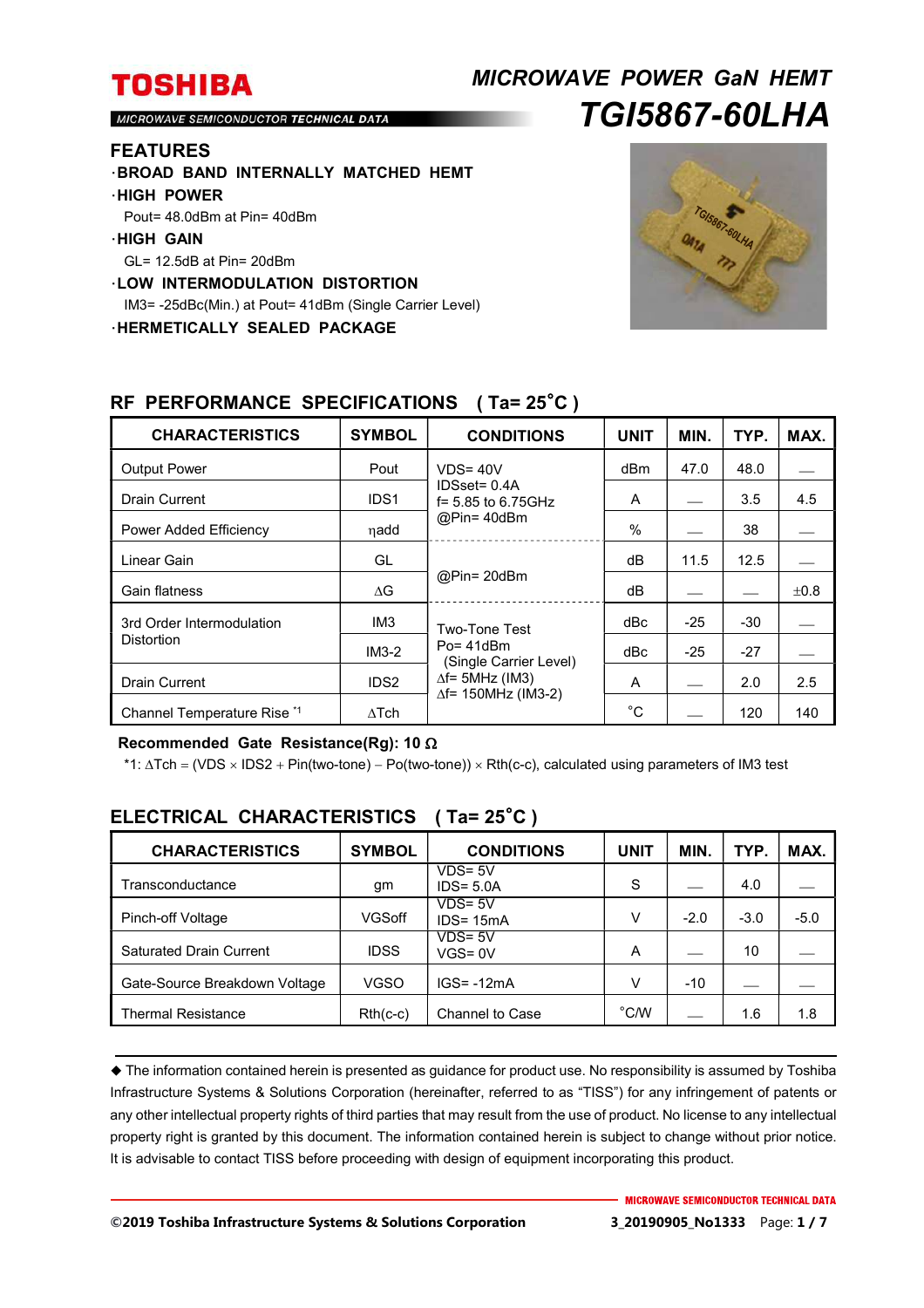## MICROWAVE SEMICONDUCTOR TECHNICAL DATA

## **ABSOLUTE MAXIMUM RATINGS ( Ta= 25**°**C )**

| <b>CHARACTERISTICS</b>                        | <b>SYMBOL</b> | <b>UNIT</b> | <b>RATING</b>   |
|-----------------------------------------------|---------------|-------------|-----------------|
| Drain-Source Voltage                          | <b>VDS</b>    | v           | 50              |
| Gate-Source Voltage                           | <b>VGS</b>    | v           | $-10$           |
| <b>Drain Current</b>                          | <b>IDS</b>    | Α           | 6.0             |
| Total Power Dissipation (Tc= 25 $^{\circ}$ C) | PT            | W           | 111             |
| <b>Channel Temperature</b>                    | Tch           | °C          | 225             |
| Storage Temperature                           | Tsta          | °C          | $-65$ to $+175$ |

## **PACKAGE OUTLINE ( 7-AA04A )**



### **HANDLING PRECAUTIONS FOR PACKAGE MODEL**

Soldering iron should be grounded and the operating time should not exceed 10 seconds at 260°C or 3 seconds at 350°C.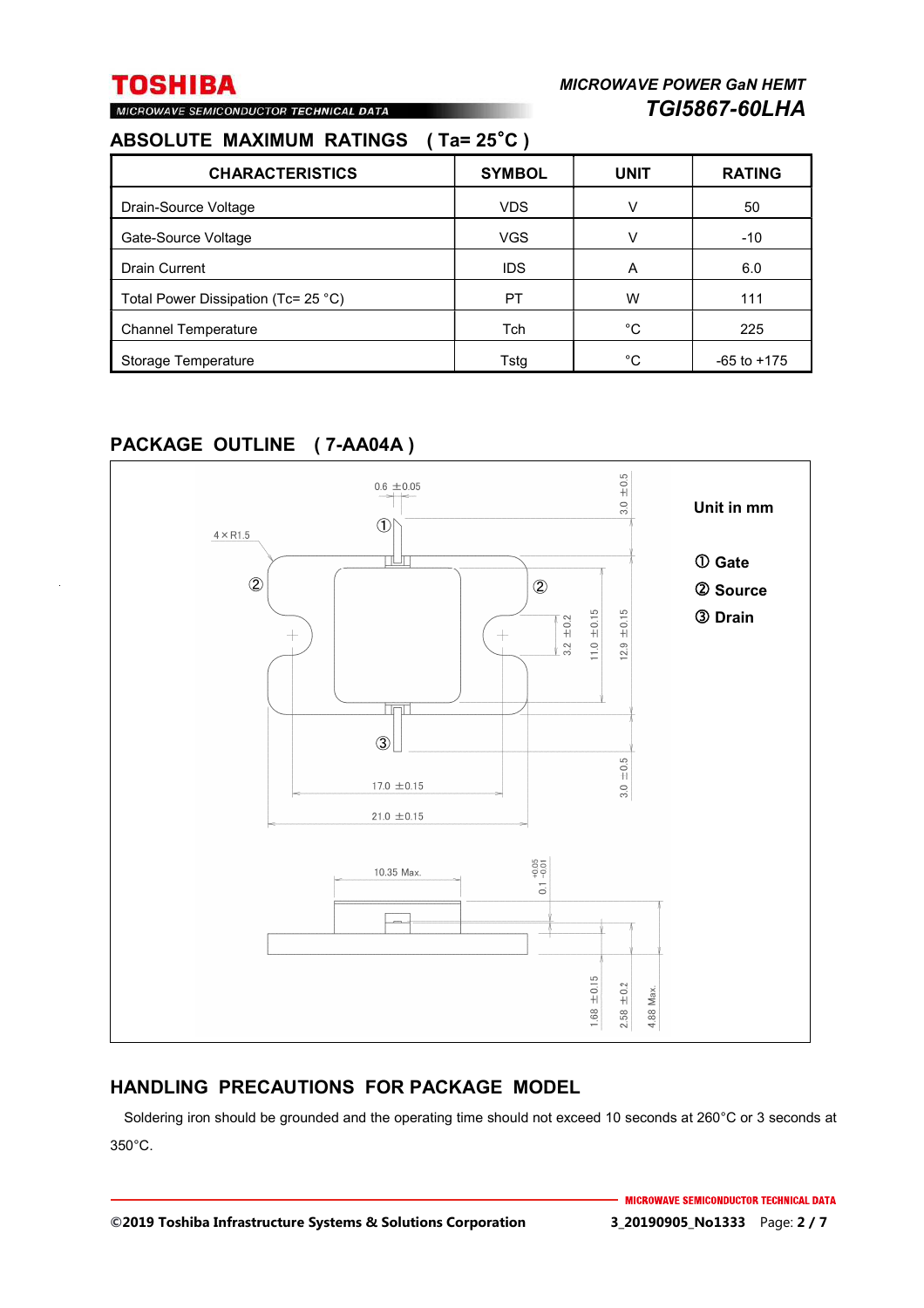*MICROWAVE POWER GaN HEMT TGI5867-60LHA* 

### MICROWAVE SEMICONDUCTOR TECHNICAL DATA **TYPICAL RF PERFORMANCE**

### ・**Pout, Gain, PAE, IDS vs. Pin**

VDS= 40V, IDSset= 0.4A, f= 5.85, 6.3, 6.75GHz, Ta=  $+25^{\circ}$ C





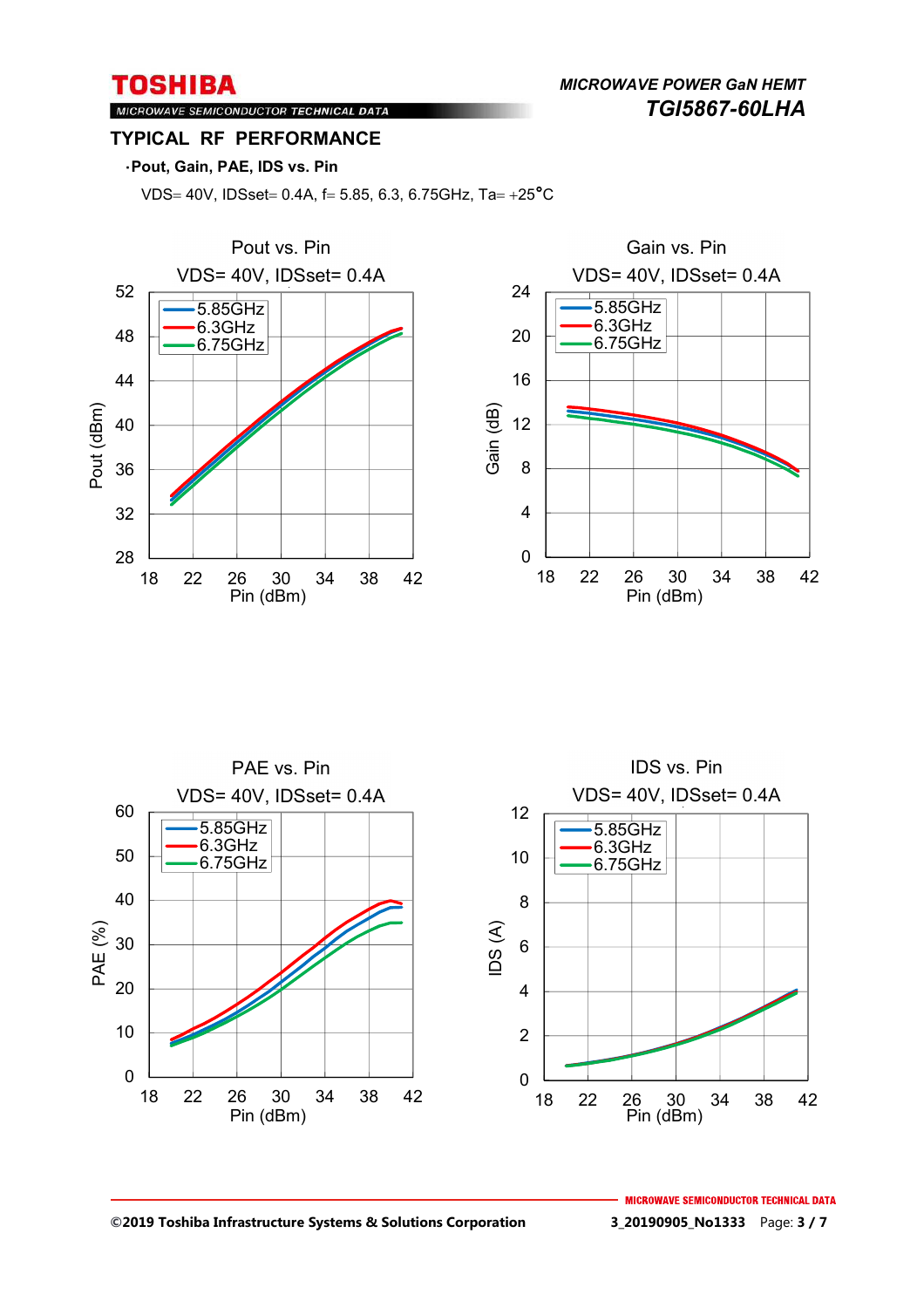### MICROWAVE SEMICONDUCTOR TECHNICAL DATA

#### ・**IM3, IM5 vs. Pout**

VDS= 40V, IDSset = 0.4A, f = 5.85, 6.3, 6.75GHz,  $\Delta f$  = 5MHz, Ta = +25<sup>°</sup>C



・**IM3-2, IM5-2 vs. Pout** 

VDS= 40V, IDSset= 0.4A, f= 5.85, 6.3, 6.75GHz,  $\Delta f = 150$ MHz, Ta= +25°C

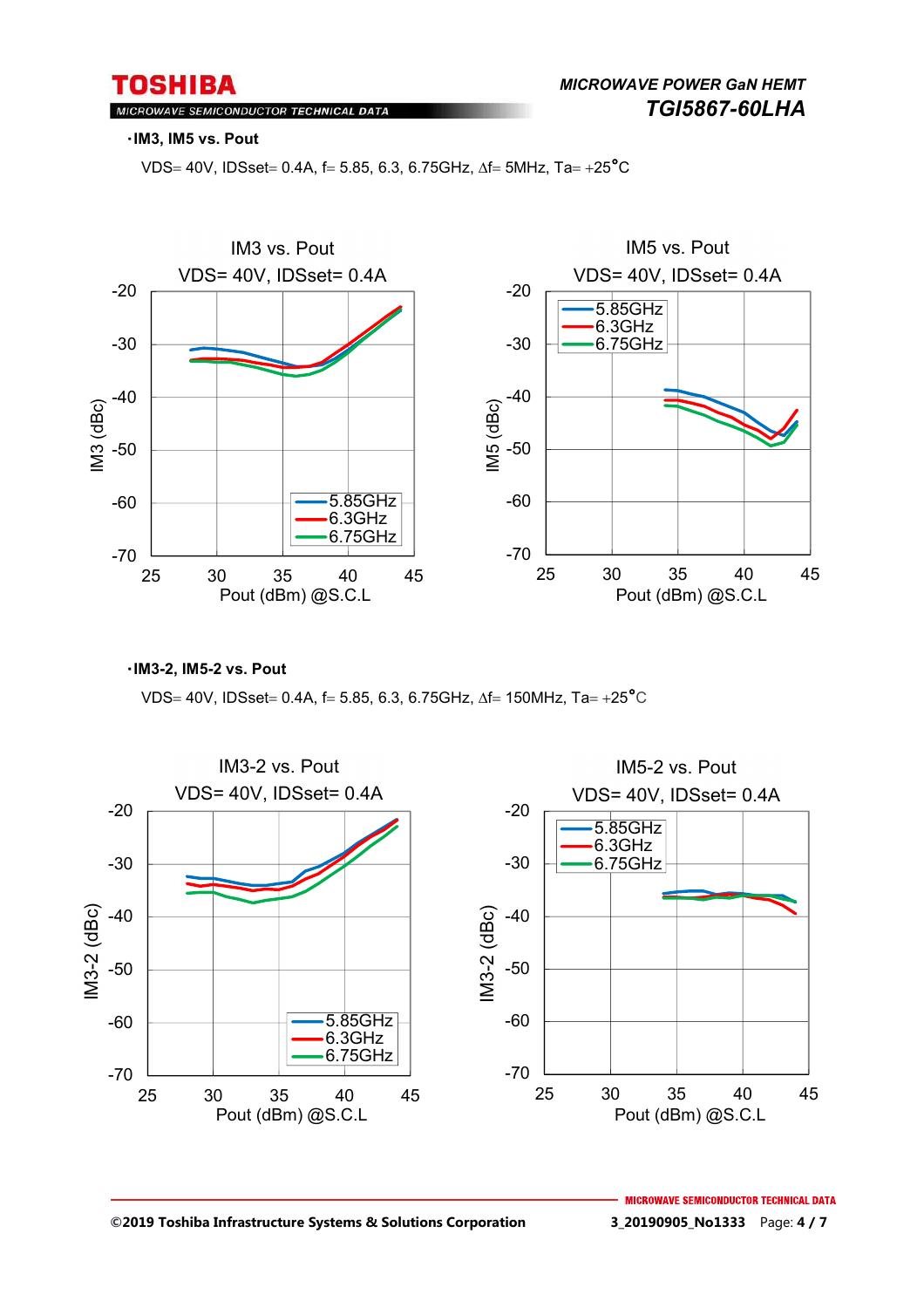MICROWAVE SEMICONDUCTOR TECHNICAL DATA

#### ・**Pout, Gain, PAE, IDS vs. Pin vs. Temperature**

VDS= 40V, IDSset = 0.4A,  $f = 6.3$ GHz, Ta = -25, +25, +75<sup>°</sup>C







#### **©2019 Toshiba Infrastructure Systems & Solutions Corporation 3\_20190905\_No1333** Page: **5 / 7**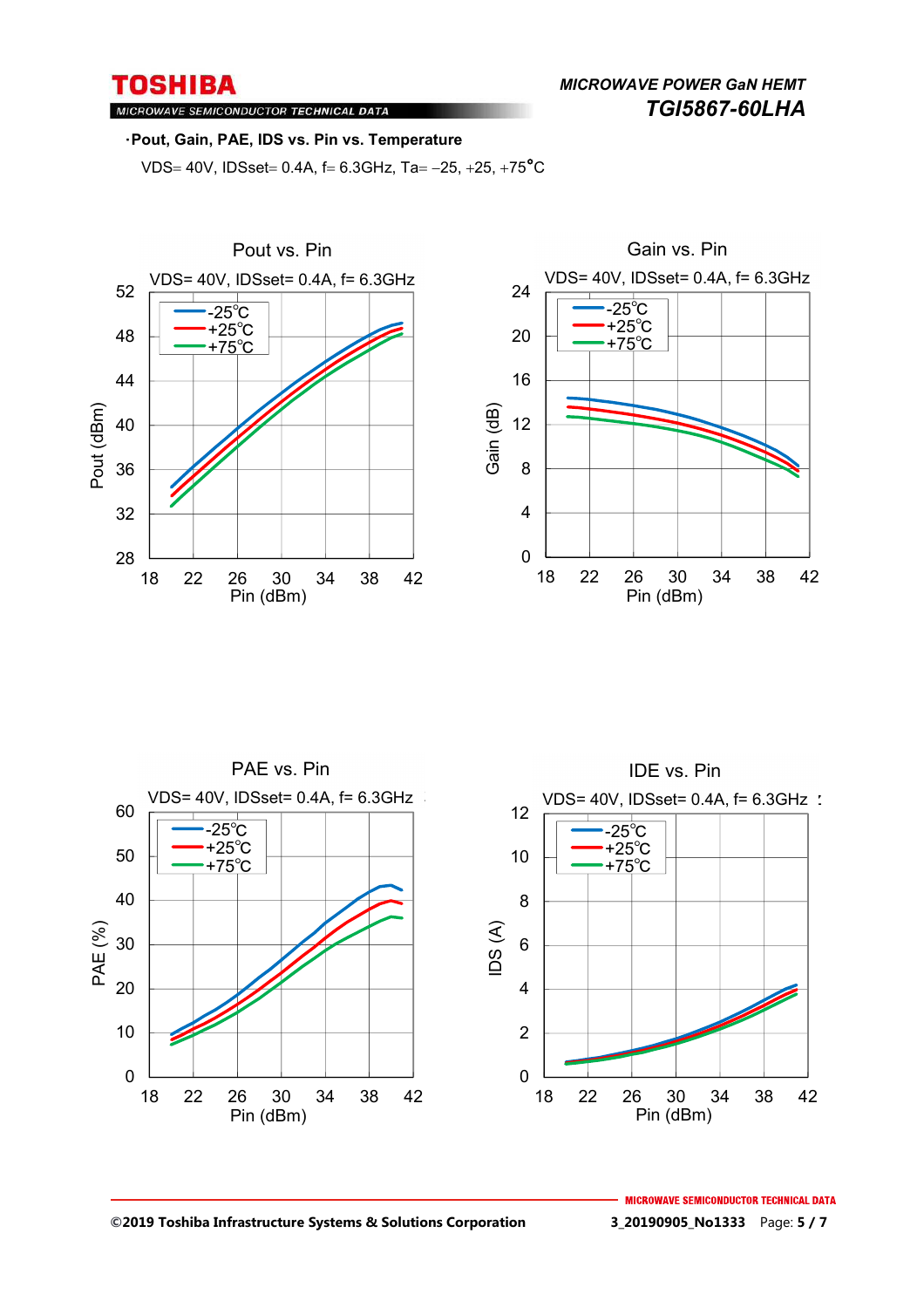$Ml$ ROWAVE SEMICONDUCTOR TECHNICAL DATA

## *MICROWAVE POWER GaN HEMT TGI5867-60LHA*

#### ・**S-Parameters**

VDS= 40 V, IDSset= 0.4 A, f= 4.0 to 8.0 GHz, Ta= +25 ℃







#### **©2019 Toshiba Infrastructure Systems & Solutions Corporation 3\_20190905\_No1333** Page: **6 / 7**

**MICROWAVE SEMICONDUCTOR TECHNICAL DATA**